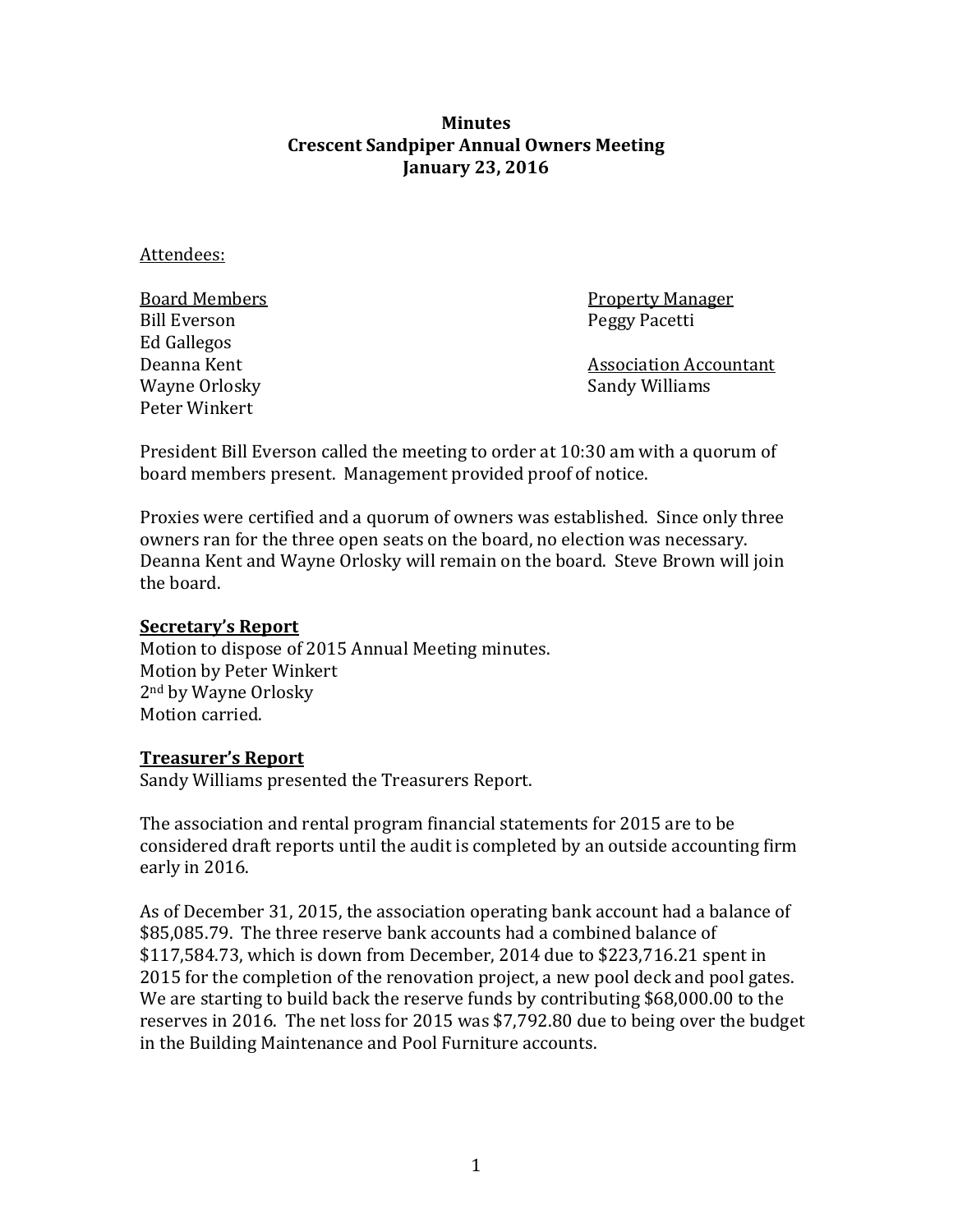The rental program had an excellent year in 2015, the first full year with the majority of the units with in-house management. The program had a net income of \$28,016.51 in 2015.

Motion to accept the Treasurer's Report made by Wayne Orlosky 2nd Ed Gallegos Motion carried.

# **Manager's Report**

There were no unit sales in 2015, though Unit 228 is on the market.

The rental program is progressing very well as noted in the Treasurer's Report.

Several owners reported they had their best rental year ever and thanked Peggy for doing an outstanding job.

## **Old Business**

**Unit 211:** The current lease expires June 1, 2016 and it is uncertain at this point if the current tenant will renew, rent month-to-month, or move. If the unit is vacated, we will be left with three options:

- 1. Renovate and rent long-term. The unit currently rents for \$1,000 per month. With significant upgrades, it should rent for \$1,600 per month, unfurnished. The needed upgrades: New kitchen (cabinets, countertops, appliances,) replace first floor carpeting with tile, replace carpeting on stairs, upstairs hallway, and bedrooms, install window coverings, and possible provide a washer/dryer hookup. At \$1,600/month, the unit would generate \$19,200 per year in income to the association. Peggy noted that she has had five calls asking if we have a long-term rental.
- 2. Renovate and add to the rental program. The unit would need the same upgrades as above and would need to be fully furnished and stocked per rental program requirements. This is a more expensive option that the first, but might generate \$20,000 - \$25,000 in annual income. However, it would also mean the association was competing with owners currently in the rental program.
- 3. Sell Unit 211. This option would generate a one-time financial windfall for the association, and  $$6,000 +/-$  in annual association dues. In a survey of owners in 2009 or 2010, a large majority voted to keep Unit 211.

The board will prepare a ROI on all three options and report back to the owners within 60 days.

**Windows**: The courtyard facing windows installed in the 2005 reconstruction are failing. They were considered "state of the art," were missile proof, and met or exceeded all building codes at the time. Unfortunately, their thermal rating is awful resulting in significant internal and interior condensation. The windows on the south building facing north are the worst, with water migration through the sill, dripping, fogging, and drywall damage. The balance rods in the windows are made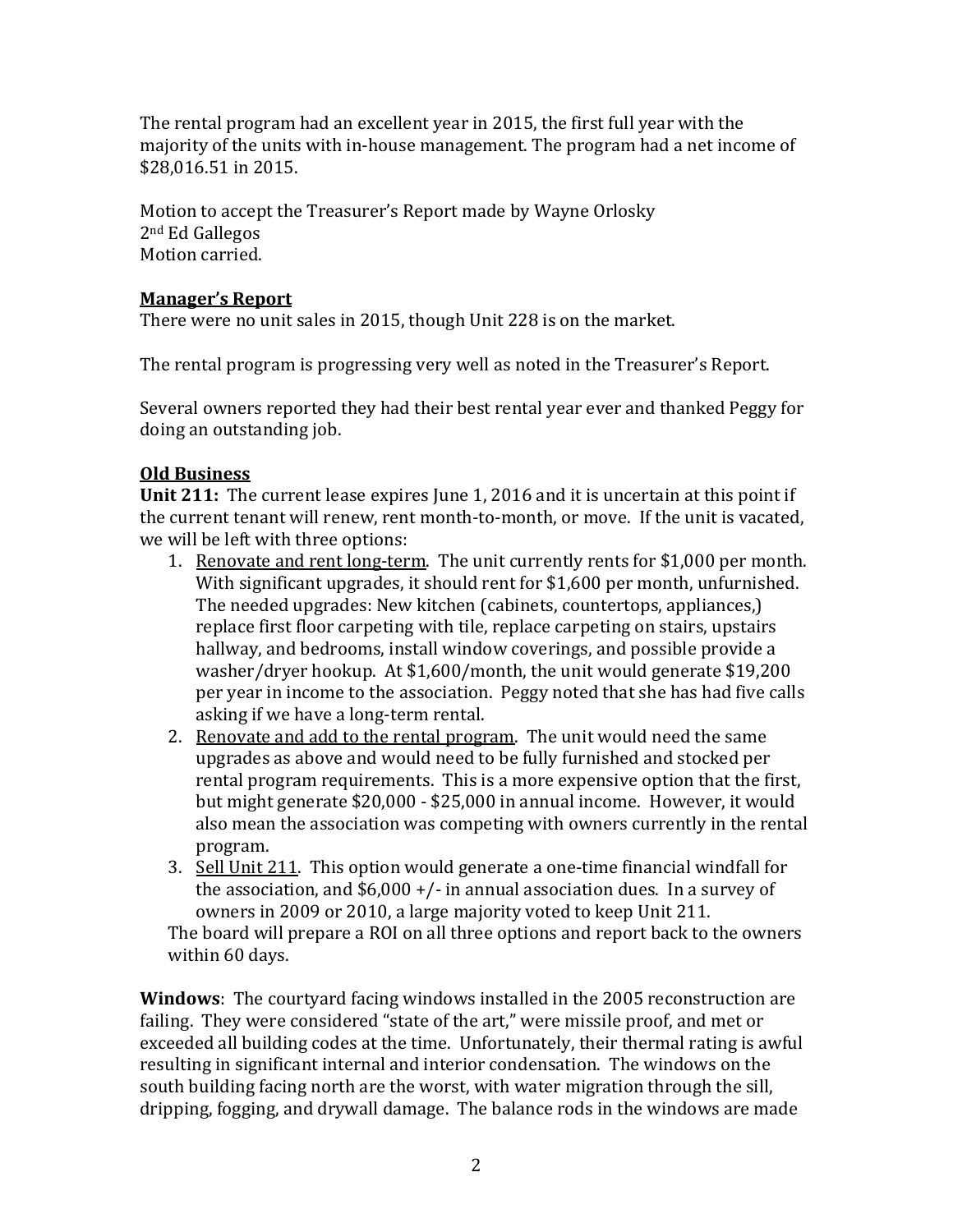of carbon steel and are rusting and failing. Locking mechanisms are failing. Repair parts are becoming scarce as the company that manufactured the windows is out of business.

After considerable research, it has been proposed that we replace the failing windows with units manufactured by CWS. They are a reputable company and manufacture a quality window. The proposed units use stainless steel balance rods and carry a 20-year warranty. Several local vendors recommend, carry, and install the CWS window line and have submitted bids for the project.

Window replacement will be in phases:

Phase 1: Replace the ocean facing and courtyard facing windows on the end units: 101, 201, 103, 117, 234. The approximate cost is \$30,000 and the money is available from the reserve fund. Phase 2: Courtyard facing window on the South Building.

Phase 3: Replace remainder of courtyard facing windows as needed.

Phases 2 & 3 must be planned for in the reserve budget.

It was noted that there is no enforceable warranty on the existing windows because the manufacturer is out of business. It was asked it the engineering firm that recommended them or the installation company that installed them could be held partially or wholly liable. Bob Decker asked to go on record requesting that the new board consult an attorney to explore the possibility of pursuing liability for the windows. The board will consult with the association attorney.

Motion to put windows in the reserve fund made by Wayne Orlosky. 2nd Ed Gallegos Motion carried.

Motion to prioritize window replacement in phases by Wayne Orlosky. 2nd Ed Gallegos Motion carried.

## **New Business**

Woodhull Unit 104: Peter Winkert read an email from Alec and Pati Woodhull requesting approval to transfer ownership of Unit 104 to a family LLC for use by their entire family.

Motion to approve transfer of ownership of Unit 104 made by Wayne Orlosky 2nd Deanna Kent Motion carried.

Beach Access/Dune Walkover: The path to the beach is filling in with sand. The DEP will not allow us to dig it out with any machinery. It has been dug by hand in the past, but it fills back in. The board received a quote of \$12,000 to build a walkover with pressure treated decking and rails, however it is not budgeted for at